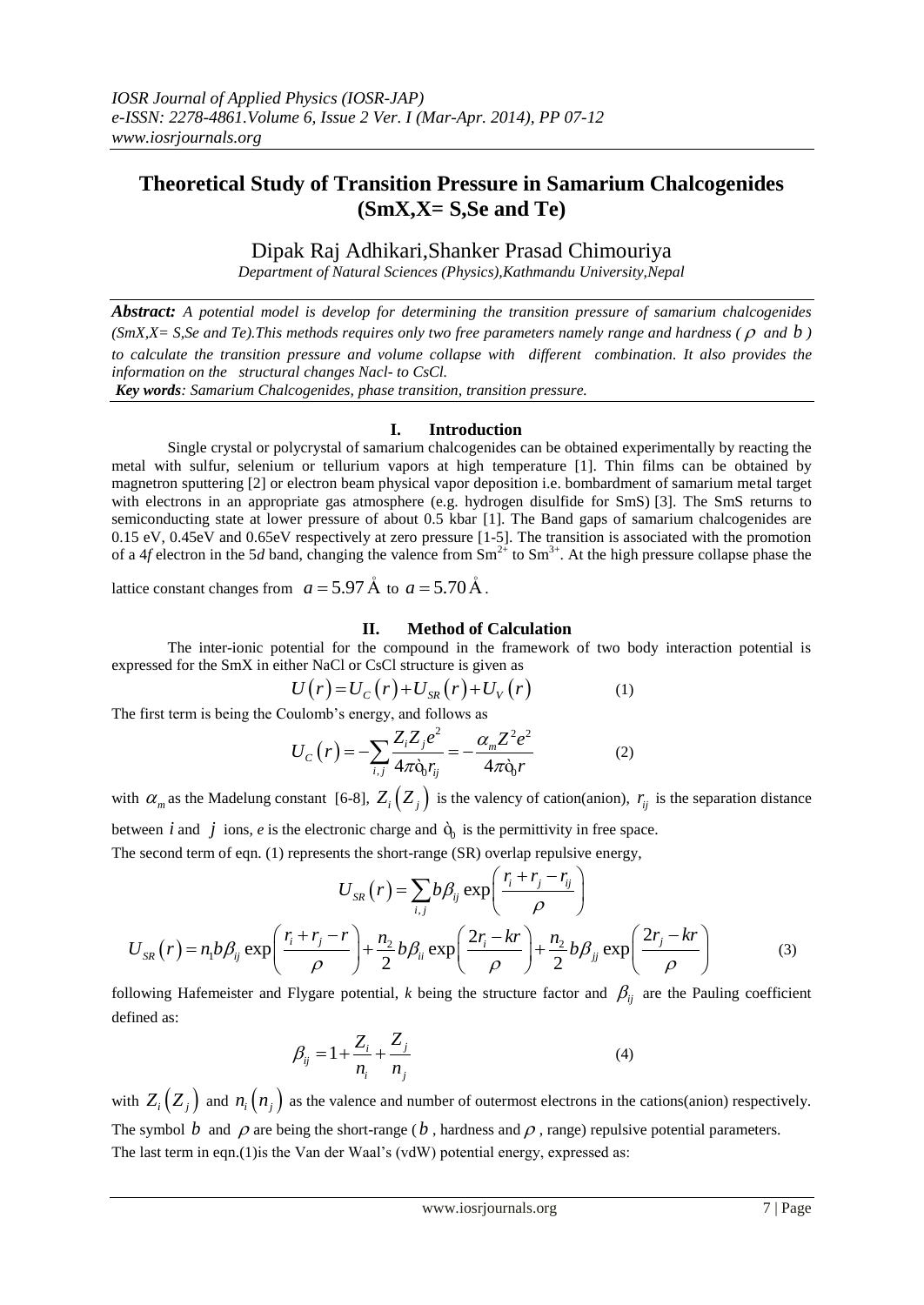$$
U_V(r) = -\sum_{i,j} \frac{c_{ij}}{r_{ij}^6} - \sum_{i,j} \frac{d_{ij}}{r_{ij}^8} = -\frac{C}{r^6} - \frac{D}{r^8}
$$
 (5)

due to dipole-dipole (d-d) and dipole-quadrupole (d-q) interaction.  $c_{ij}$   $(d_{ij})$  represents the Van der Waal coefficients associated to the d-d (d-q) interactions and  $C(D)$  are the corresponding overall Van der Waal coefficients defined as [6-12]

$$
C = n_1 c_{ij} + \frac{n_2}{2} \frac{c_{ii} + c_{jj}}{k^6}
$$
  
\n
$$
D = n_1 d_{ij} + \frac{n_2}{2} \frac{d_{ii} + d_{jj}}{k^8}
$$
 (6)

We follow the variational method (Slater and Kirkwood)[SKV Method]] [9-16] to derive  $c_{ij}$  and  $d_{ij}$  as [6]

We follow the variational method (Slater and Kirkwood)[SKV Method]] [9-16] to derive 
$$
c_{ij}
$$
 and  $d_{ij}$  as [6]  
\n
$$
c_{ij} = \frac{3}{2} \frac{e\hbar}{\sqrt{m_e}} \left(\frac{1}{4\pi\delta_0}\right)^2 \alpha_i \alpha_j \left[\left(\frac{\alpha_i}{N_i}\right)^{1/2} + \left(\frac{\alpha_j}{N_j}\right)^{1/2}\right]^{-1}
$$
\n(8)  
\n
$$
d_{ij} = \frac{27}{8} \frac{\hbar^2}{m_e} \left(\frac{1}{4\pi\delta_0}\right)^2 \alpha_i \alpha_j \left[\left(\frac{\alpha_i}{N_i}\right)^{1/2} + \left(\frac{\alpha_j}{N_j}\right)^{1/2}\right]^2 \times \left[\left(\frac{\alpha_i}{N_i}\right) + \frac{20}{3} \left(\frac{\alpha_i \alpha_j}{N_i N_j}\right)^{1/2} + \left(\frac{\alpha_j}{N_j}\right)\right]^{-1}
$$
\n(9)

where,  $m_e$  is the electron's mass,  $\alpha_i(\alpha_j)$  is the electronic polarizability and  $N_i(N_j)$  denotes the effective number of electrons of the cation(anion). The values of overall Van der Waal coefficients are obtained using anion). The values of overall Van der Waal coefficie<br>expressions of  $U_C(r)$ ,  $U_{SR}(r)$  and  $U_V(r)$  in eqn (<br> $\left(\frac{r_i + r_j - r}{r_i + r_j}\right) + \frac{n_2}{r_i} b \beta_{ij} \exp\left(\frac{2r_i - kr}{r_i + r_j}\right) +$ 

number of electrons of the cation(anion). The values of overall Van der Waal coefficients are obtained u  
eqns. (6) and (7).By substituting the expressions of 
$$
U_C(r)
$$
,  $U_{SR}(r)$  and  $U_V(r)$  in eqn (1) we obtain.  

$$
U(r) = -\frac{\alpha_m Z^2 e^2}{4\pi \hat{\rho}_0 r} + n_1 b \beta_{ij} \exp\left(\frac{r_i + r_j - r}{\rho}\right) + \frac{n_2}{2} b \beta_{ii} \exp\left(\frac{2r_i - kr}{\rho}\right) + \frac{n_2}{2} b \beta_{jj} \exp\left(\frac{2r_j - kr}{\rho}\right)
$$
(10)

The bulk modulus for a given material is defined as

$$
B_T = -V \frac{dP}{dV}
$$

But 
$$
\frac{dU}{dV} = -P
$$
 and  $\frac{d^2U}{dV^2} = -\frac{dP}{dV}$ , therefore

$$
B_T = V \frac{d^2 U}{dV^2}
$$

But

$$
\frac{dU}{dV} = \frac{dU}{dr}\frac{dr}{dV}
$$

And

$$
\frac{d^2U}{dV} = \frac{d}{dr}\frac{dV}{dV}
$$
  

$$
\frac{d^2U}{dV^2} = \frac{d}{dV}\left(\frac{dU}{dV}\right) = \frac{d}{dV}\left(\frac{dU}{dr}\frac{dr}{dV}\right) = \frac{d}{dV}\left(\frac{dU}{dr}\right)\frac{dr}{dV} + \frac{dU}{dr}\frac{d^2r}{dV^2}
$$

$$
= \frac{d^2U}{dr^2}\left(\frac{dr}{dV}\right)^2 + \frac{dU}{dr}\frac{d^2r}{dV^2}
$$
  

$$
= \frac{dr}{dV} = \frac{1}{3Vr^2},
$$

But  $V = Kr^3$ , 3 *dV Kr*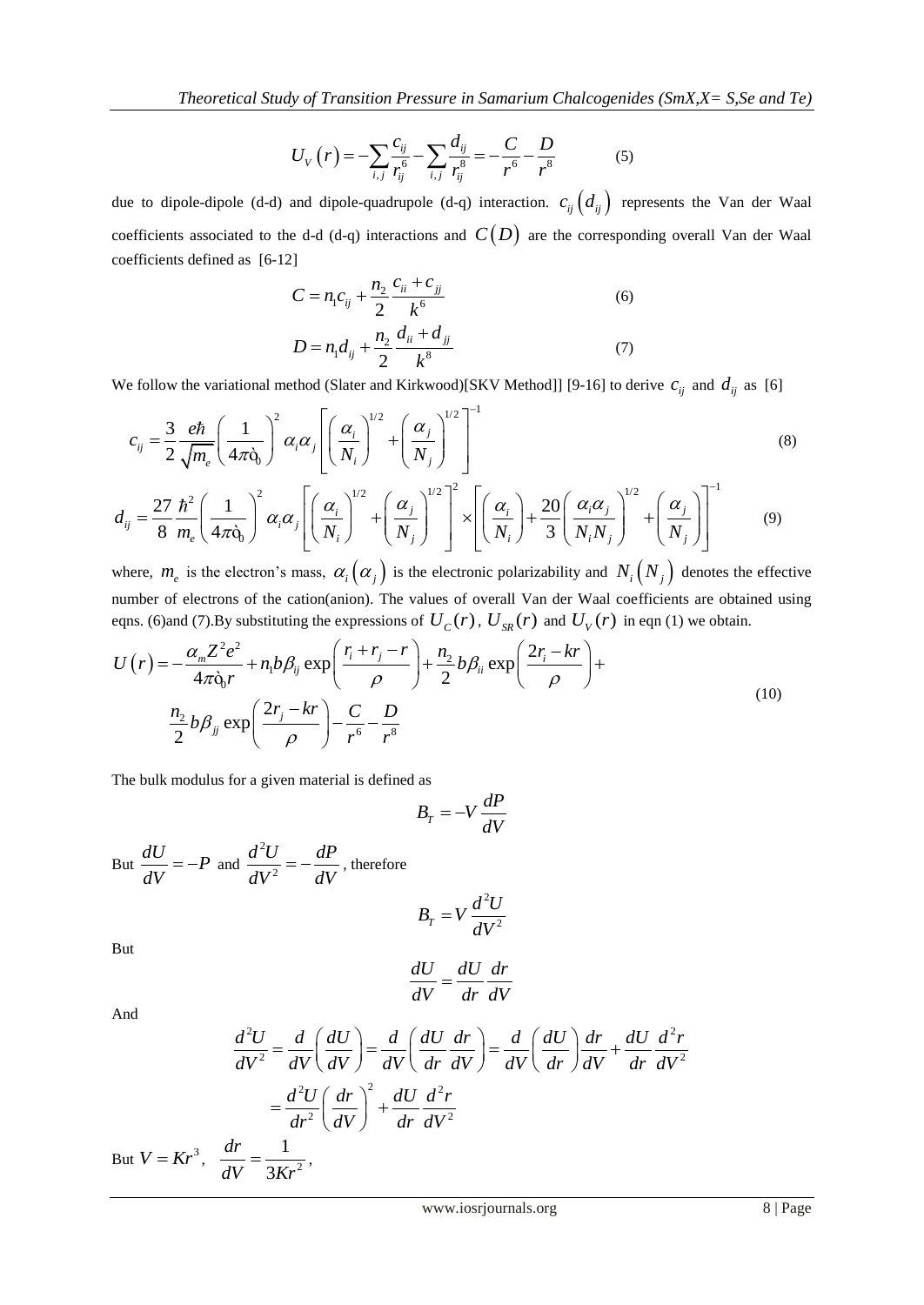and

Theoretical Study of Transition Pressure in Samarium Chalcogenides (SmX,X= S,Se and Te)  
\nand  
\n
$$
\frac{d^2r}{dV^2} = \frac{d}{dV} \left( \frac{dr}{dV} \right) = \frac{d}{dr} \left( \frac{dr}{dV} \right) \frac{dr}{dV} = \frac{d}{dr} \left( \frac{1}{3Kr^2} \right) \frac{1}{3Kr^2} = \frac{1}{3K} (-2) r^{-3} \frac{1}{3Kr^2} = -\frac{2}{9K^2 r^5}
$$
\nTherefore  
\n
$$
B_T = Kr^3 \left[ \frac{d^2U}{dr^2} \left( \frac{1}{3Kr^2} \right)^2 + \frac{dU}{dr} \left( -\frac{2}{9K^2 r^5} \right) \right]
$$
\n
$$
B_T = \frac{1}{9Kr} \frac{d^2U}{dr^2} - \frac{2}{9Kr^2} \frac{dU}{dr}
$$
\n(11)

So at equilibrium condition, i.e. at zero pressure and zero Kelvin of temperature, the eqn. (11) becomes

$$
\left. \frac{d^2 U(r)}{dr^2} \right|_{r=r_0} = 9Kr_0 B_0 \tag{12}
$$

Over all calculation have been done by using MATLAB.

#### **III. Results and discussion**

The potential model is used to analyze the phase transition of samarium chalcogenides. The objective of the study was to understand some of the thermodynamical variables associated with phase transition at zero temperature. The model has two free parameters: the range  $(\rho)$  and hardness  $(b)$ , which was estimated by the proper utilization of the equilibrium distance. For the computational process first of all we have collected the structure dependent parameters; Madelung constant  $(\alpha_m)$ , number of nearest neighbor ions  $(n_1)$ , number of next nearest neighbor ions  $(n_2)$ , crystal constants k and K for B1(NaCl) and B2(CsCl) phases and listed these values in table (1). The input data: the ionic radii of cation  $(r<sub>i</sub>)$  and anion  $(r<sub>j</sub>)$ , equilibrium interionic separation  $(r_0)$  at zero pressure, bulk modulus  $(B_0)$  at zero pressure, electronic polarizabilities  $\alpha_i(\alpha_j)$  of cation(anion) of SmS, SmSe and SmTe are presented in table (2). Using the polarizabilities data of table 2, we first deduce the Van der Waal coefficients from the Slater-Kirkood variation method using eqns. (8)and (9) as well as the overall Van der Waal coefficients using eqns. (6) and (7). The overall vdW coefficients of SmS, SmSe and SmTe for their B1 and B2 phases are presented in table (3).

We have undertaken structural properties in an ordered way. For such purposes, we have two free parameters, namely, range and hardness parameters ( $\rho$  and  $b$ ). We have deduced their values from the knowledge of

equilibrium distance and the bulk modulus following the equilibrium condition  $\mathbf{0}$  $\boldsymbol{0}$  $r = r$ *dU*  $\frac{dr}{r}$  $= 0$  and eqn. (12).

The values of  $\rho$  and  $b$  for SmS, SmSe and SmTe in their B1 and B2 phases are presented in table (4). In an attempt to reveal the structural phase transition of SmS, SmSe and SmTe, we minimize the Gibb's free energies  $G_{B}^{\{r\}}(r)$  and  $G_{B2}^{\{r\}}(r')$  for equilibrium interionic separation  $(r)$  and  $(r')$  for a given pressure. The Gibbs free energy difference  $\Delta G = G_{B1}(r) - G_{B2}(r')$  have been plotted as function of pressure  $(P)$  in [Figure 1](#page-4-0) for SmS, [Figure 2](#page-4-1) for SmSe and [Figure 3](#page-5-0) for SmTe by using the interionic potential discussed above. The pressure corresponding to  $\Delta G \rightarrow 0$  is the phase transition pressure  $(P_t)$  (indicated by arrow in figures). At zero pressure the B1 crystal phase is thermodynamically and mechanically stable, while B2 is not. As pressure increases, beyond the phase transition pressure  $(P_t)$ , the B2 system becomes mechanically and thermodynamically stable. Eventually, at pressure higher than the theoretical thermodynamical transition pressure, the B1 crystal becomes thermodynamically unstable while the B2 remains stable up to the greatest pressure studied 1000 kbar. We have also calculated the fractional volume collapse in percentage during the process of phase transition. The phase transition pressure  $(P_t)$  and percentile fractional volume collapse  $(\Delta V/V_0)$ % are presented in table (5) along with available experimental data and obtained by other theoretical works.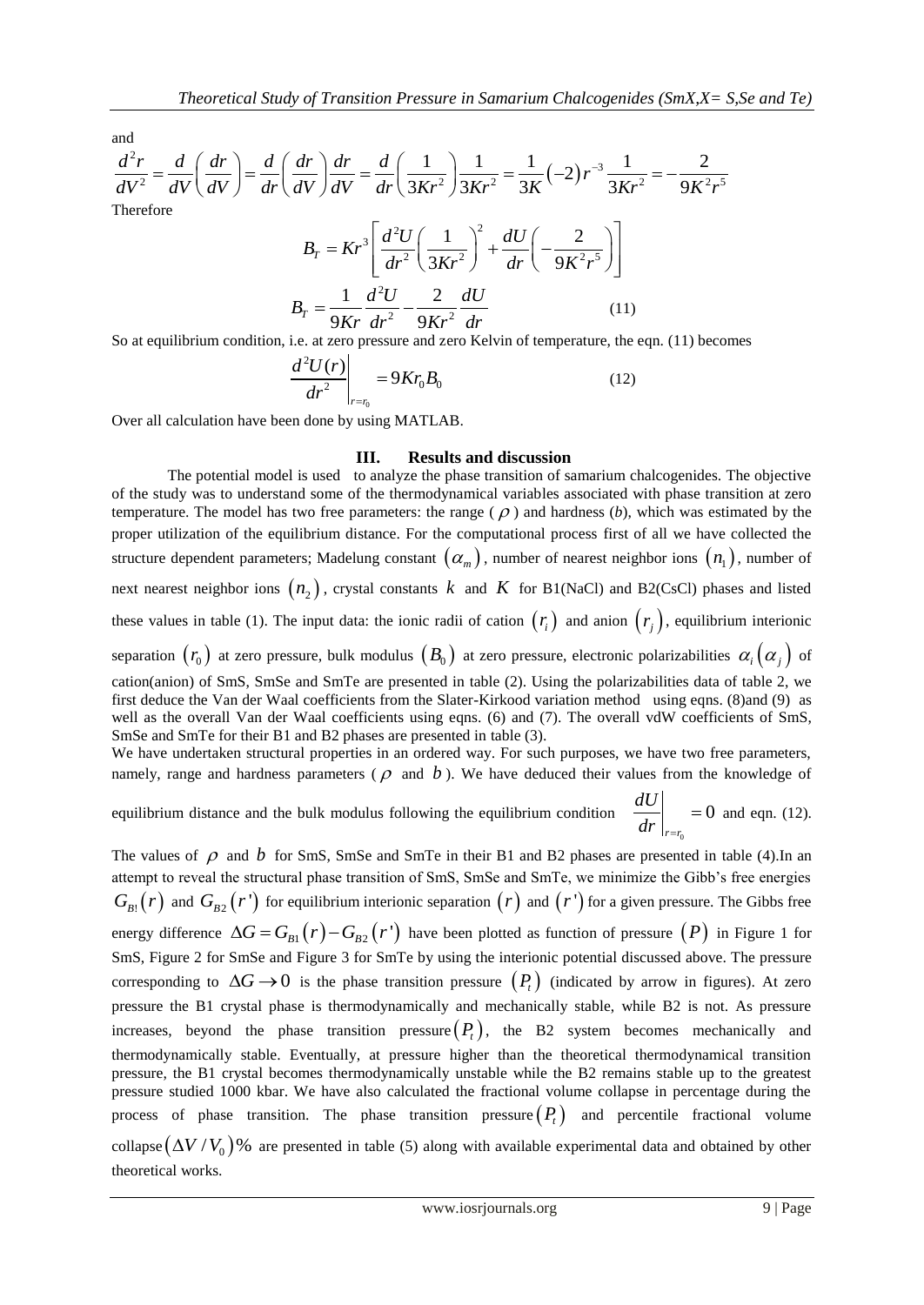The estimated value of  $P<sub>t</sub>$  is slightly higher than those already found by experimental data. The magnitude of discontinuity in volume at transition pressure calculated from the diagram is much larger for SmS as compared those for SmSe and SmTe. This concludes that the transition is almost continuous for SmSe and SmTe. It is thus argued that the major volume discontinuity in pressure-volume phase diagram for SmS identifies the structural phase transition from rock-salt to CsCl.

#### **References**

- [1] A. Jayaraman, V. Narayanamurti, E. Bucher, and R. G. Mines, Phys. Rev. Letters1 **25**, 1430 (1970).
- [2] R. Kitagawa, H. Takeba, and K. Mornaga, Appl. Phys. Letters **82**, 3641 (2003).
- [3] E. Rogars, P. F. Smell, P. Dorenbos, and E. V. D. Kolk, J. Phys. Condensed Matter **22**, 015005 (2010).
- [4] K. H. J. Buschow, *Concise Encyclopedia of Magnetic and Supercondiuncting Material* (2005), p. 318.
- [5] C. M. Verma and V. Heine, Phys. Rev. **11**, 4763 (1975).
- [6] D. Varsney, R. Kinge, P. Sharma, N. Kaurav, and R. K. Singh, Indian J. Phys. **43**, 939 (2005).
- [7] M. P. Tosi and F. G. Fumi, J. Phys. Chem. Solids **23**, 359 (1962).
- [8] M. L. Huggins and J. E. Mayer, J. Chem. Solids **3**, 637 (1935).
- [9] J. E. Mayer, J. Chem. Solids **1**, 270 (1933).
- [10] J. C. Slater and J. G. Kirkood, Phys. Rev. **37**, 682 (1931).
- U. Benedict and W. B. Holzafel, *Handbook on the Physics and Chemistry of Rare Earths* (North Holland, Amsterdam, 1993), p. 113.
- [12] V. A. Sidorov, N. N. Stepanov, L. G. Khvostantsev, O. B. Tsiok, A. V. Golubkove, V. S. Oskotsi, and I. A. Smirnov, Semicond. Sci. Technolq **4**, 286 (1989).
- [13] T. L. Bihan, S. Darracq, S. Heathman, U. Benedict, K. Mattenberger, and O. Vogt, J. Alloys. Compd. **226**, 143 (1995).
- [14] O. B. Tsiok, V. A. Sidorov, V. V. Bredikhin, L. G. Khvostantsev, A. V. Golubkove, and I. A. Smirnov, Solid State Commun. **79**, 227 (1991).
- [15] W. M. Temmarman, A. Svane, L. Petit, M. Luders, P. Strange, and Z. Szotek, Phase Transition **80**, (2007).
- [16] D. Varsney, N. Kaurav, P. Sharma, S. Shan, and R. K. Singh, Phase Transition2 **77**, 1075 (2004).

**Table 1.** The structure dependent input parameters: Madelung constant  $(\alpha_m)$ , number of nearest and next nearest neighbor ions  $\big( n_1^{} \big)$  and  $\big( n_2^{} \big)$  , crystal constants  $\big( k \big)$  and  $\big( K \big)$  .

|          |                  | . .       |                   |                        |                                 |
|----------|------------------|-----------|-------------------|------------------------|---------------------------------|
| Phase    | $\alpha_{\rm m}$ | $\mu_{1}$ | $n_{\alpha}$<br>∸ | $\sim$                 |                                 |
| B1(NaCl) | 1.7475           |           | 12 <sup>2</sup>   | N∠                     | ∸                               |
| B2(CsCl) | 1.7626           |           |                   | ⌒<br>$\sqrt{3}$<br>ر گ | $(3\sqrt{3})$<br>$\mathbf{o}$ , |

**Table 2.** The input parameters: ionic radius of cation  $(r<sub>i</sub>)$ , ionic radius of anion  $(r<sub>j</sub>)$ , equilibrium interionic separation  $(r_0)$ , electronic polarizability of cation  $(\alpha_i)$ , electronic polarizability of anion  $(\alpha_j)$ , bulk modulus at zero pressure  $\left(B_{0}\right)$  for SmS, SmSe and SmTe.

| Compound | r(G)             | (A)               | a(A)              | $r_{0}(A)$ | $\alpha_i(\AA^{3}$ | $\alpha_i(A)$    | $B_0$ (kbar)     |
|----------|------------------|-------------------|-------------------|------------|--------------------|------------------|------------------|
| SmS      | .36 <sup>b</sup> | $1.70^{b}$        | 5.97 <sup>a</sup> | 4.221      | $28.8^{b}$         | 2.9 <sup>b</sup> | 476 <sup>a</sup> |
| SmSe     | $1.36^{b}$       | $1.84^b$          | 6.22 <sup>a</sup> | 4.398      | $28.8^{b}$         | 3.8 <sup>b</sup> | $520^{\circ}$    |
| SmTe     | $1.36^{b}$       | 2.07 <sup>b</sup> | 6.60 <sup>a</sup> | 4.662      | $28.8^{b}$         | $5.5^{\rm b}$    | 400 <sup>a</sup> |

<sup>a</sup>Ref [5], <sup>b</sup>Ref [15,16]

Table 3. Calculated over all Van der Waal coefficients C and D of SmS, SmSe and SmTe for B1 and B2 phases

|          | B1(NaCl) structure   |            | B2(CsCl) structure       |            |
|----------|----------------------|------------|--------------------------|------------|
| Compound | C(eVÅ <sup>6</sup> ) | $D(eVÅ^8)$ | $C$ (eV $\rm{\AA}^{6}$ ) | $D(eVÅ^8)$ |
| SmS      | 2904                 | 10697      | 5172                     | 18319      |
| SmSe     | 3344                 | 12605      | 5840                     | 20825      |
| SmTe     | 4134                 | 16145      | 7030                     | 25542      |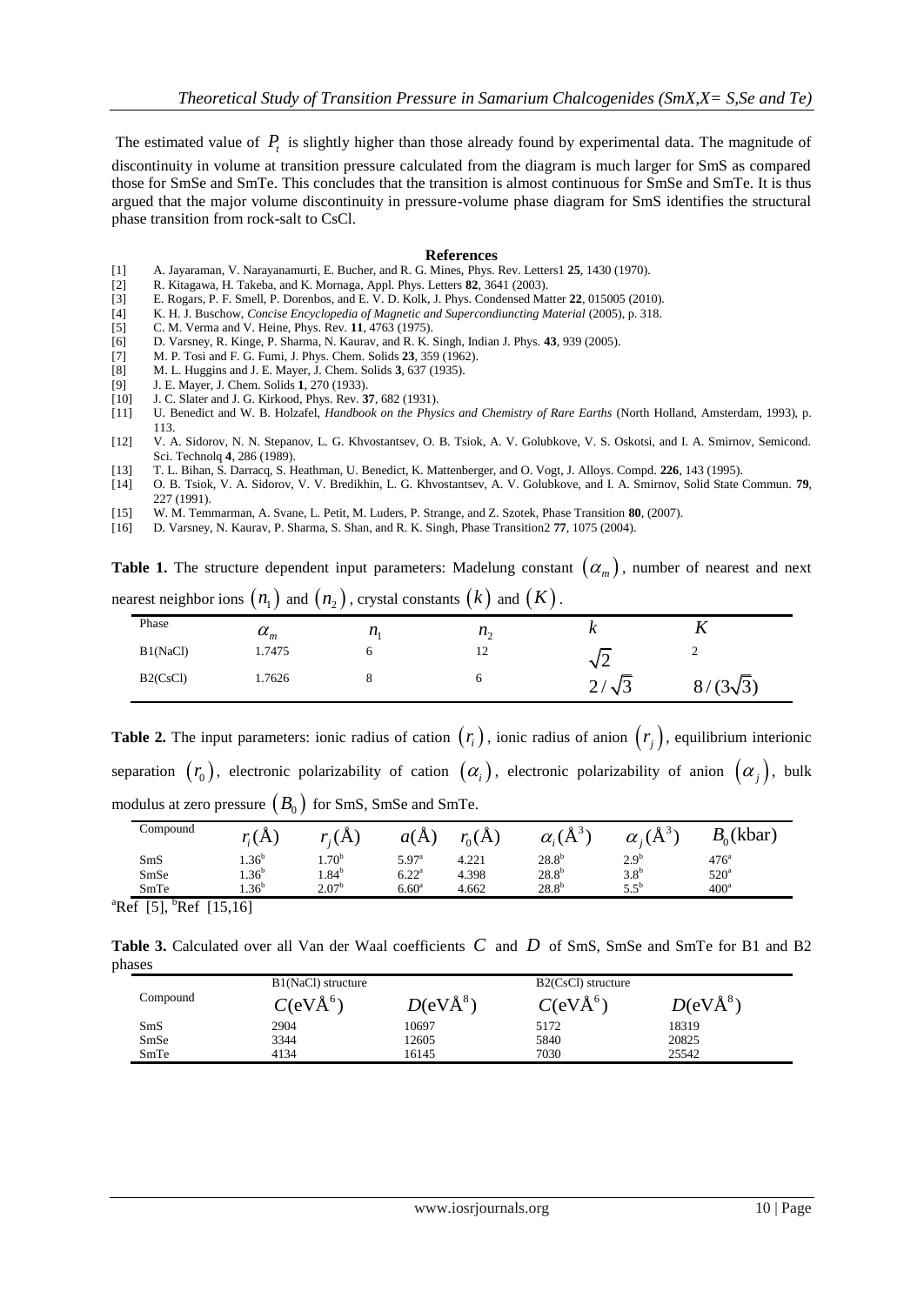Table 4. Computed model parameters: range parameter ( $\rho$ ) and hardness parameter ( $b$ ) of SmS, SmSe and SmTe for B1 and B2 phases.

|          | $\mathbf{D}_{\text{III}}$ to $\mathbf{D}_{\text{II}}$ and $\mathbf{D}_{\text{II}}$ becomes. |         |                    |        |  |
|----------|---------------------------------------------------------------------------------------------|---------|--------------------|--------|--|
|          | B1(NaCl) structure                                                                          |         | B2(CsCl) structure |        |  |
| Compound | $\rho(A)$                                                                                   | b(eV)   | $\rho(A)$          | b(eV)  |  |
| SmS      | 0.2237                                                                                      | 23.6972 | 0.2887             | 5.4404 |  |
| SmSe     | 0.6317                                                                                      | 7.6837  | 0.7451             | 3.8292 |  |
| SmTe     | 0.6938                                                                                      | 6.3525  | 0.8075             | 3.2811 |  |

**Table 5.** The calculated values of phase transition pressure  $(P_t)$  and percentile volume collapse  $(\Delta V/V_0)$  for SmS, SmSe and SmTe.

|           | $P_{\epsilon}$ (kbar) |                                                                                                        | $\Delta V/V_{0}$ (%) |                                            |
|-----------|-----------------------|--------------------------------------------------------------------------------------------------------|----------------------|--------------------------------------------|
| Compounds | Present               |                                                                                                        | Present              |                                            |
|           | (Potential)           | Others' works                                                                                          | (Potential)          | Others' work                               |
|           | model)                |                                                                                                        | model)               |                                            |
| SmS       | 6.98                  | $6.5^{\text{a}}$ , $12.4^{\text{b}}$ , $10^{\text{e}}$                                                 | 11.71                | $13.5^{\circ}, 13.8^{\circ}, 11.1^{\circ}$ |
| SmSe      | 76.5391               | $40^{\degree}$ , $34^{\degree}$ , $30\text{-}90^{\degree}$ , $26\text{-}40^{\degree}$ , $33^{\degree}$ | 0.27                 | $8^a$ , $11^c$ , $7^d$ , $9.8^e$           |
| SmTe      | 60.0527               | $20-80^{\circ}, 52^{\circ}, 60-80^{\circ}, 46-75^{\circ}, 62^{\circ}$                                  | 0.28                 | $9^c$ , $7^d$ , $8.4^e$                    |

<sup>a</sup>Ref. [11], <sup>b</sup>Ref. [12], <sup>c</sup>Ref. [13], <sup>d</sup>Ref. [14], <sup>e</sup>Ref. [15]



<span id="page-4-0"></span>**Figure 1.** The variation of Gibb's free energy difference with pressure for SmS



<span id="page-4-1"></span>**Figure 2.** The variation of Gibb's free energy difference with pressure for SmSe